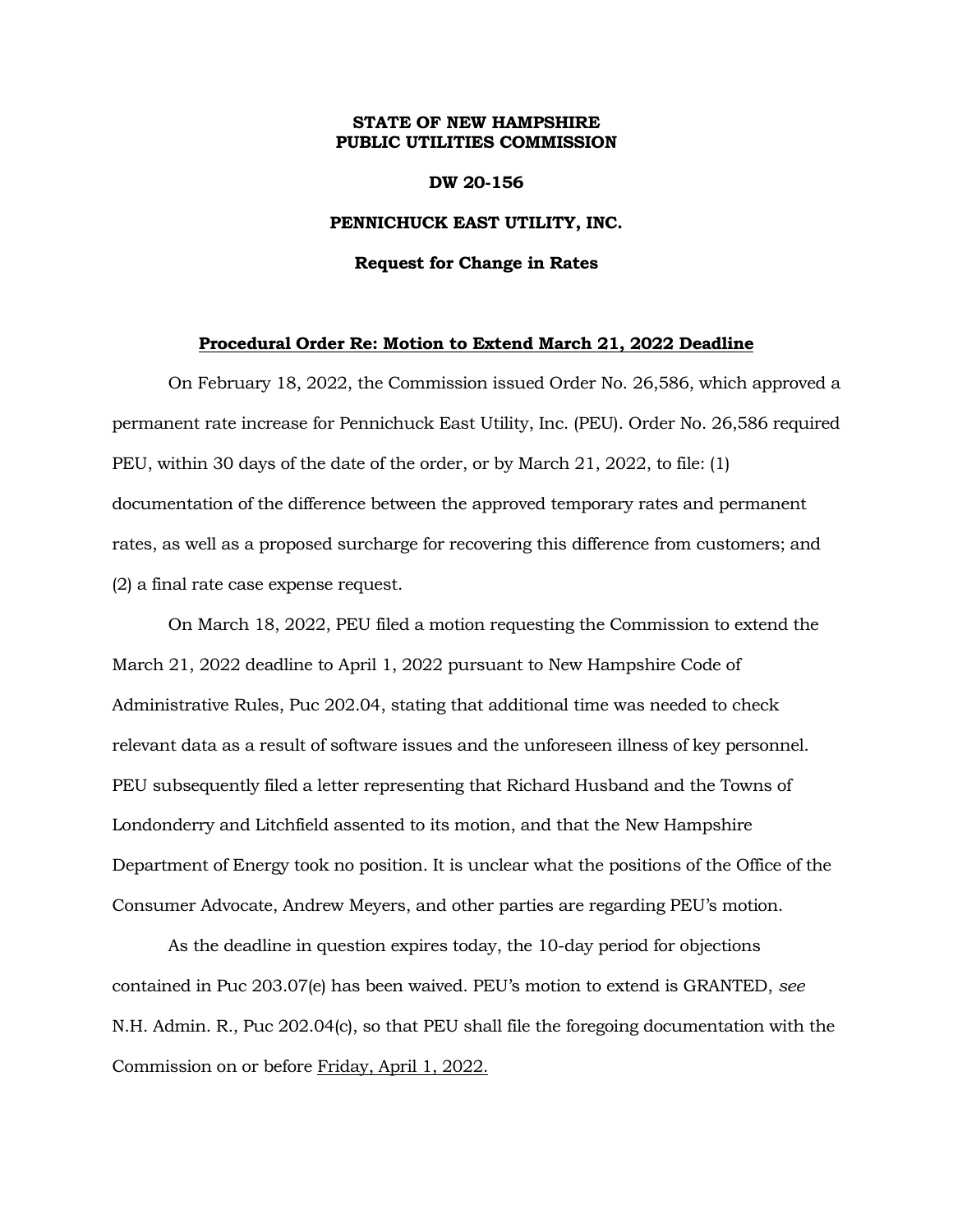DW 20-156 March 21, 2022 Page 2

So ordered, this twenty-first day of March, 2022.

 $\sim$   $\sim$   $\sim$   $\sim$   $\sim$   $\sim$   $\sim$   $\sim$ 

Daniel C. Goldner Presiding Officer Chairman